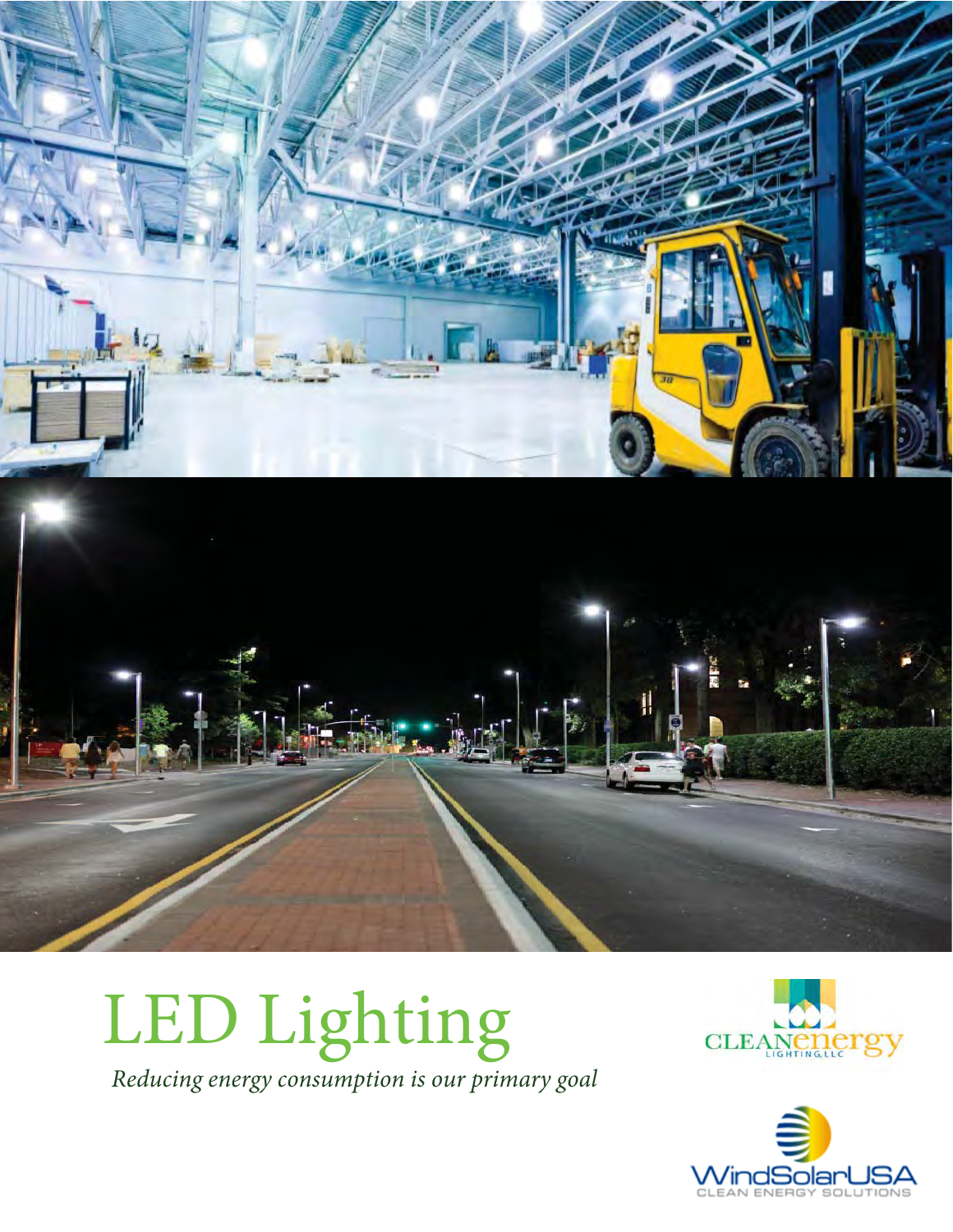### Clean Energy Lighting Group

Clean Energy Distribution, a Solar Distribution company based in Denver, CO, and Enlightened Lighting Solutions, a national LED lighting provider with offices in Pensacola, FL and New York, NY, have joined forces to provide a "turn-key" LED lighting solution with factory direct pricing as Clean Energy Lighting Group (CELG). Our philosophy allows our clients to eliminate multiple mark-ups on products from the distributor, the lighting contractor, and the general contractor. This strategic approach provides our clients with lower cost to convert to LED, faster return on investment, and peace of mind that they received fair pricing on their LED conversion.

In a recent competitive bidding process with one of our clients, CELG was compared to two highly recognized lighting contractors in the Chicago, IL area. The referenced project is set in a factory environment, operating 6 days per week with multiple shifts. CELG won the bid process with the closest competitor \$200,000 above our project price with equivalent specifications on product and better warranties.

We take pride in offering the best pricing, services, and warranties available in the industry. CELG works with most manufacturers globally and several US manufacturers. We are not exclusive with any brand, therefore we truly offer the best product specific to our clients' needs and situation, even if we need to engineer custom products. All of our products pass the highest levels of certifications and standards. It is our belief that all businesses are the perfect candidate for LED, and we want to help your organization eliminate expenses and assist in providing environmentally friendly products for our planet. We take<br>in the<br>US ma

**A A** ... We are convinced that those companies that combine the principles of economic growth and environmental stewardship that combine the principles of economi<br>growth and environmental stewardship<br>will be the winners of the future. Philips CEO Gerard Kleisterlee

### LED Lighting Facts

Changing a light bulb does make a difference. Worldwide, lighting consumes 19% of electricity. Every incandescent lamp we replace with an LED lamp saves up to 90% in energy consumption. They can last 25-50 times as long as traditional incandescents, so resources are also conserved in manufacturing, transportation and building maintenance.

Widespread use of LED lighting has the greatest potential impact on energy savings in the United States. By 2027, widespread use of LEDs could save about 348 TWh (compared to no LED use) of electricity. This is the equivalent annual electrical output of 44 large electric power plants (1000 megawatts each), and a total savings of more than \$30 billion at today's electricity prices.

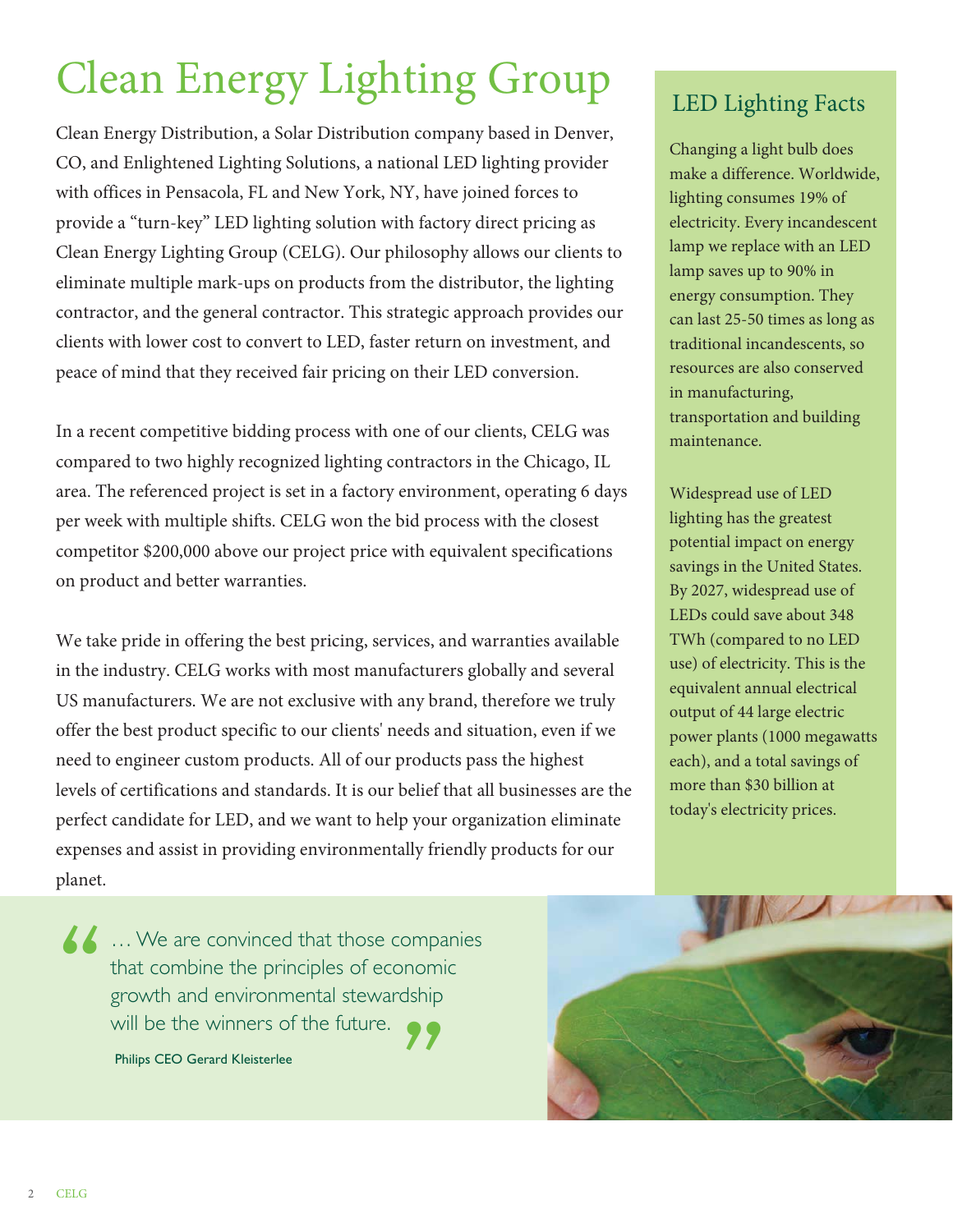## **Our Philosophy**

Clean Energy Lighting Group provides the highest level of energy efficient solutions through consultative evaluation, project financing, product engineering, and construction management services. Our services provide a true "turnkey" process for clients that are seeking to reduce their energy cost and increase their "green footprint". From finance through project execution, we utilize the most innovative products, processes, warranties, and services to maximize our clients' financial goals and overall experience. The ultimate goals we target for our clients include:

- Stabilize utility costs through reduced energy consumption solutions
- Provide the highest quality of products and engineering services
- Reduce existing energy consumption by 50-90%
- Establish a zero money down application
- Establish a cash flow positive month one scenario
- Reduce operational overhead
- Reduce maintenance costs
- Provide long term solutions, service and maintenance

Our commitment is to understand the extent of our client's expectations and desires for every project, build long term relationships, provide the highest quality results, and maximize reduced energy consumption on every project.

### **Our Process**



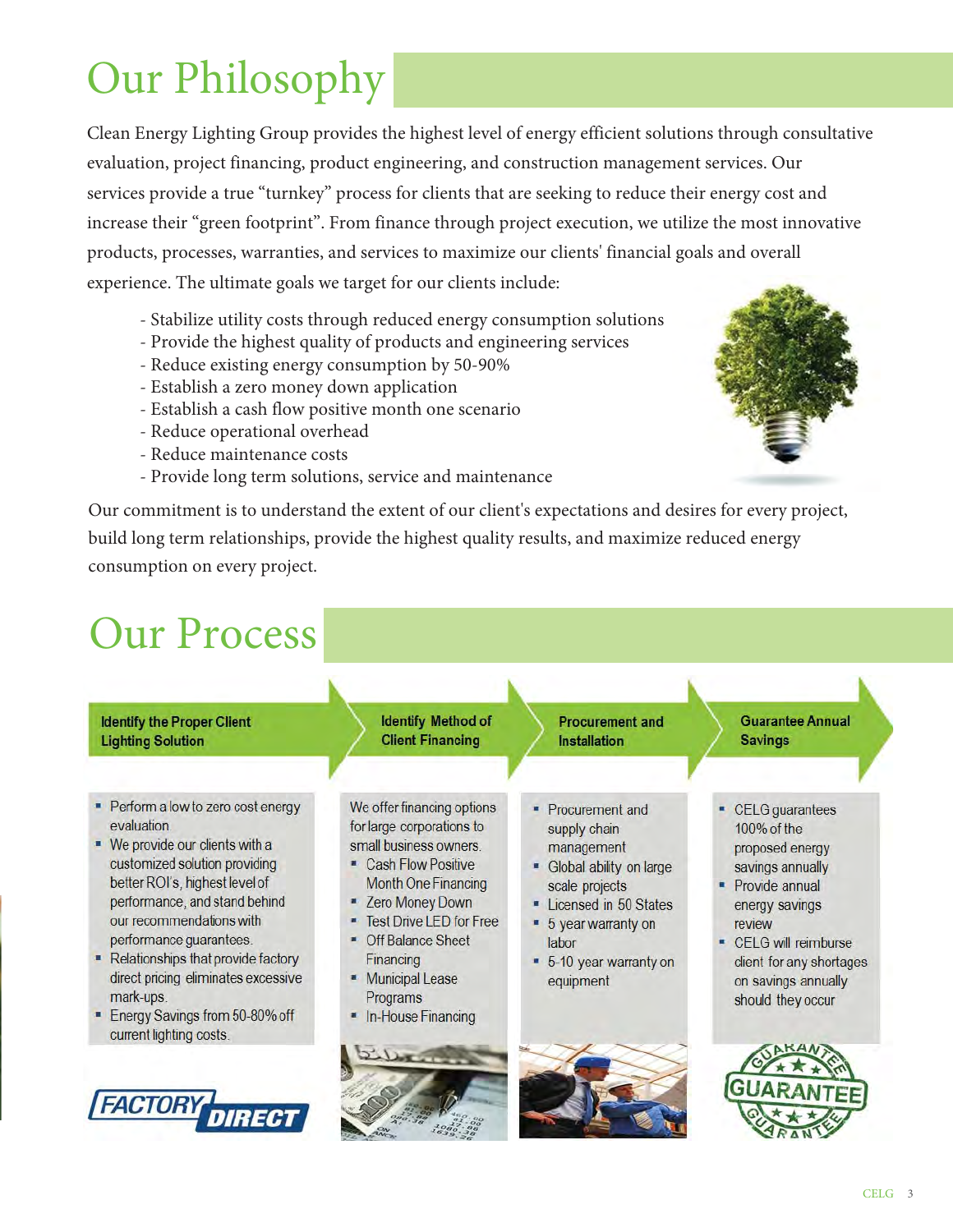### Why LED Lighting?

Reduced Power Consumption - Today's LED lights use 75% less energy than traditional incandescent bulbs and 50% less energy than CFLs. According to the US Department of Energy, these highly efficient lights have tremendous potential impact on energy savings in the United States. Businesses converting to LED are saving on average 20-25% off their current utility cost.

Long Life - A quality LED product, particularly one that achieves ENERGY STAR certification, lasts approximately 25 times longer than an incandescent bulb and 10 times longer than a CFL. With an expected operational lifetime of 100,000 hours, an LED light will provide 11 years of continuous operation, or 22 years at 50% operation. A light that is left on 8 hours per day, therefore, will last about 20 years before having to be replaced.

**Environmentally Friendly - LED lights are inherently eco-friendly simply by wasting less energy. However, there are** additional environmental benefits. LED lights do not contain mercury or other toxic materials. Both incandescent and CFL bulbs contain mercury, and therefore have to be disposed of in accordance to hazardous materials regulations. In additional contrast to CFLs, LEDs do not emit harmful UV radiation.

Flexibility - The small size and directional nature of LED lights makes them extremely versatile for a multitude of uses and environments. Unlike CFLs, they are dimmable and their light can be focused and directed to a specific location without the need for an external reflector. As such, LED lights are becoming widely used for commercial and industrial applications such as street lights, parking garage lighting, walkways and other outdoor area lighting, refrigerated case lighting, modular lighting, and task lighting.

Low Heat Output - LEDs emit very little heat and are cool to the touch. In contrast, incandescent bulbs release 90% of their energy as heat and CFLs release about 80% of their energy as heat.

Durability - LED lights are built with durable components that withstand extreme temperatures, shock, vibrations and external impacts. This makes them an ideal choice for a variety of outdoor uses, unlike CFLs, which can experience operational difficulties in very cold conditions. As compared to other bulbs, LED lights are instantly bright when turned on and are not sensitive to off-cycling. They can be switched on and off frequently without affecting the light's lifespan or light emission.

An evaluation of the above benefits of LED lighting would certainly not be complete without also addressing the one primary obstacle to their widespread adoption: price. The initial cost of both CFL and LED bulbs is significantly more than that of a traditional bulb. CFLs are more budget friendly with paybacks in the 6 month range and \$40 in energy cost savings over the life of the bulb. LED bulb payback is longer at 2-4 years, but the lifetime savings is significantly greater, both from an operational lifespan and maintenance cost standpoint. Factoring this in with the advantages of LED lighting, business and homeowners can see the most immediate benefits by incorporating LED lighting into their most used fixtures.

As an added benefit, there are also utility-funded opportunities for businesses who want to incorporate LED lighting. LEDs are rapidly being installed with the support of several utility small business programs around the country. This drives the paybacks down and allows businesses to reap benefits immediately.



Our LED Lighting Solutions bring countless advances with real impact, so you can save energy, reduce waste, and help stop global warming.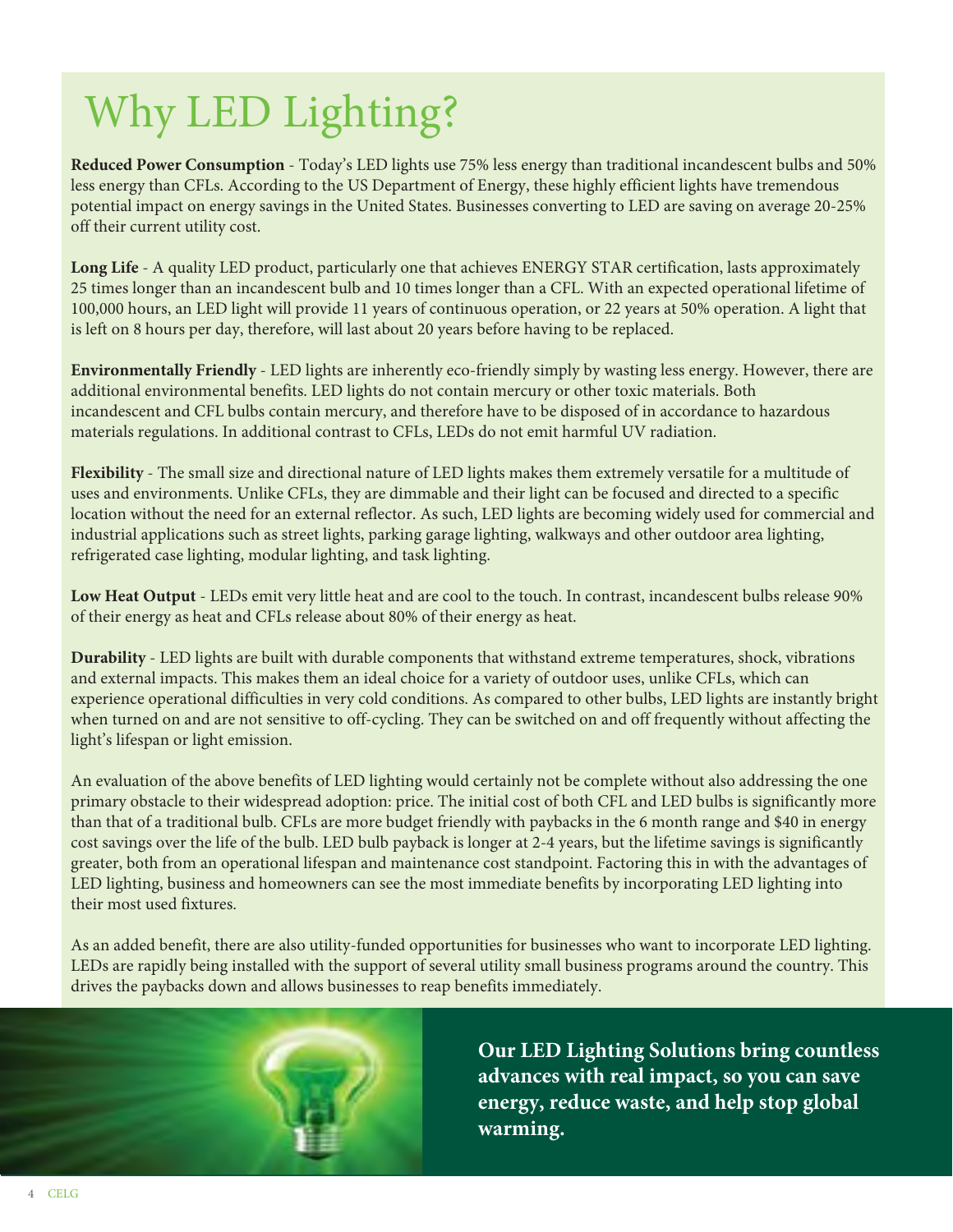### **LED Lamp Technology**

CELG offers a wide range of LED lamps that offer the aesthetic and practical qualities of conventional lamps, as well as being very economical and environmentally friendly. They are mercury free, use far less energy than their halogen, florescent, and incandescent counterparts and last longer.

They can be used everywhere, from general lighting to mood lighting and spotlighting. Their big advantage is that, with the same lamp caps that are found on conventional lamps, they are a simple, like-for-like, replacement for old technology. There is no need to change fittings just the lamps.

### **LED Lamp Case Study**



#### **Benefits:**

- Immediate Energy Savings
- Low Cost Conversion
- **Minimal Install Cost**
- $-1-3$  Year ROI<sup>\*</sup>
- 7-10 Years of Life  $**$
- No Maintenance
- **Custom Solutions**

\* ROI fluctuates based on hours of operation and kwh rates \*\* Life expectancy projections are based on 50,000 hour lamps at 5000 hours

In this example, a hotel containing (1000) 20W halogen lamps was retrofitted with LED 4W lamps. Lamps were situated in rooms burning 6 hours per day, and in corridors burning 24 hours per day. Average burn time was assumed to be 4000 hours per year per lamp.

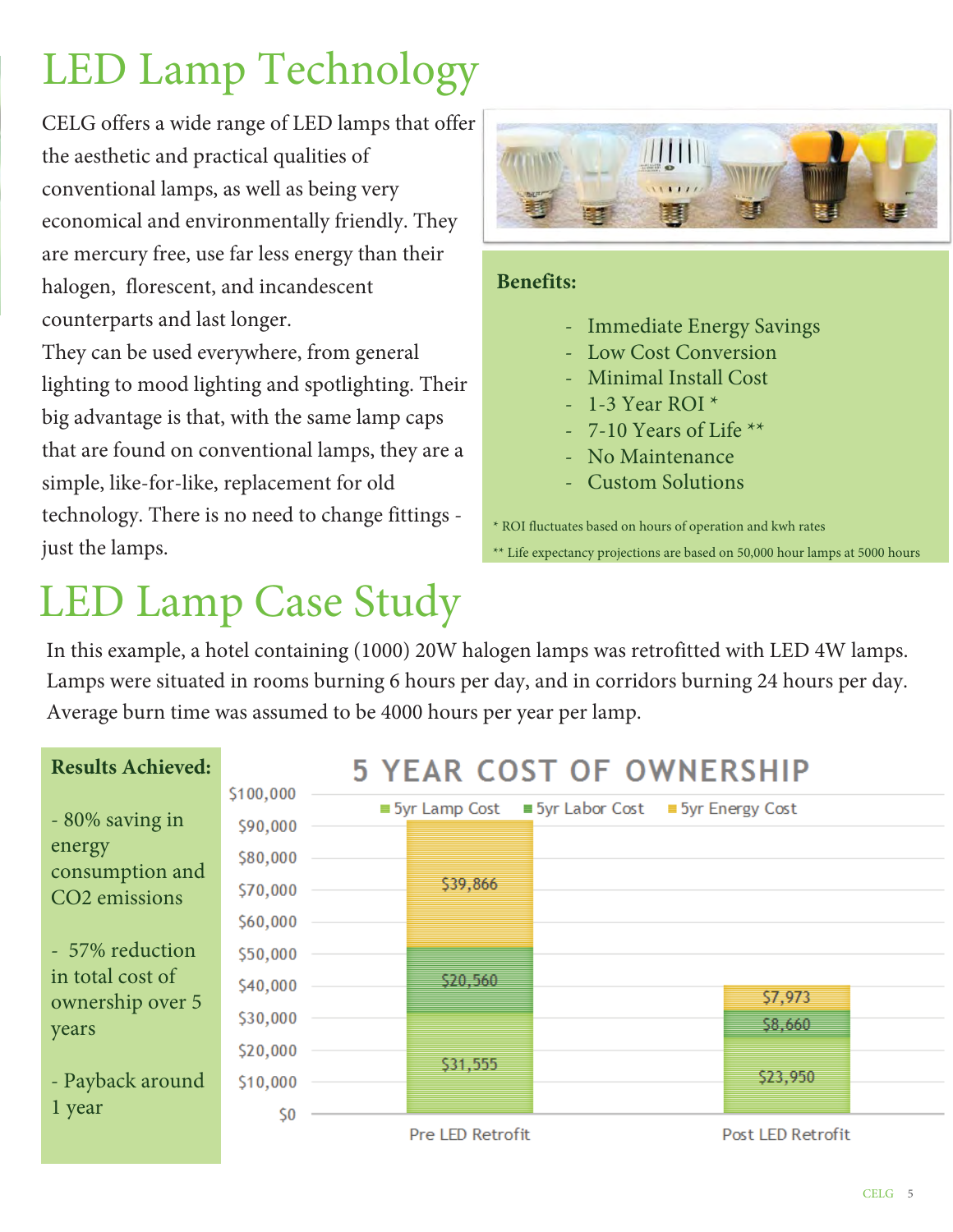### **LED Retrofit Technology**

An LED fixture retrofit is a great option that provides a cost effective approach to convert to LED. It is typically more expensive than LED lamps, yet less expensive than a complete LED fixture conversion. It is considered a medium term conversion compared to changing lamps or complete fixture conversion. Nonetheless, the LED fixture retrofit solution often provides the quickest path to the greatest energy savings over the shortest period of time. As the payback period for fixture retrofit falls steadily below five years, even for fluorescent replacements, the pure dollar impact of a conversion will be attractive enough to entice facility owners toward energy-efficient LED fixture retrofit.

### **LED Retrofit Case Study**





#### Benefits:

- Immediate Energy Savings
- Reduced Install Cost Compared to Fixtures
- 2-4 Year ROI $*$
- 12-15+ Years of Life \*\*
- New Fixture Appearance
- No Maintenance

ROI fluctuates based on hours of operation and kwh rates

\*\* Life expectancy projections are based on 70,000 hour fixture at  $5,000$  hours

In this example, a retail fitness center containing (112) 160W T12 florescent fixtures was retrofitted with 52W Phillips LED Evokit retrofit kits. Fixtures were situated in multiple large rooms burning 12 hours per day, seven days per week. Average burn time was assumed to be 4,368 hours per year per fixture.

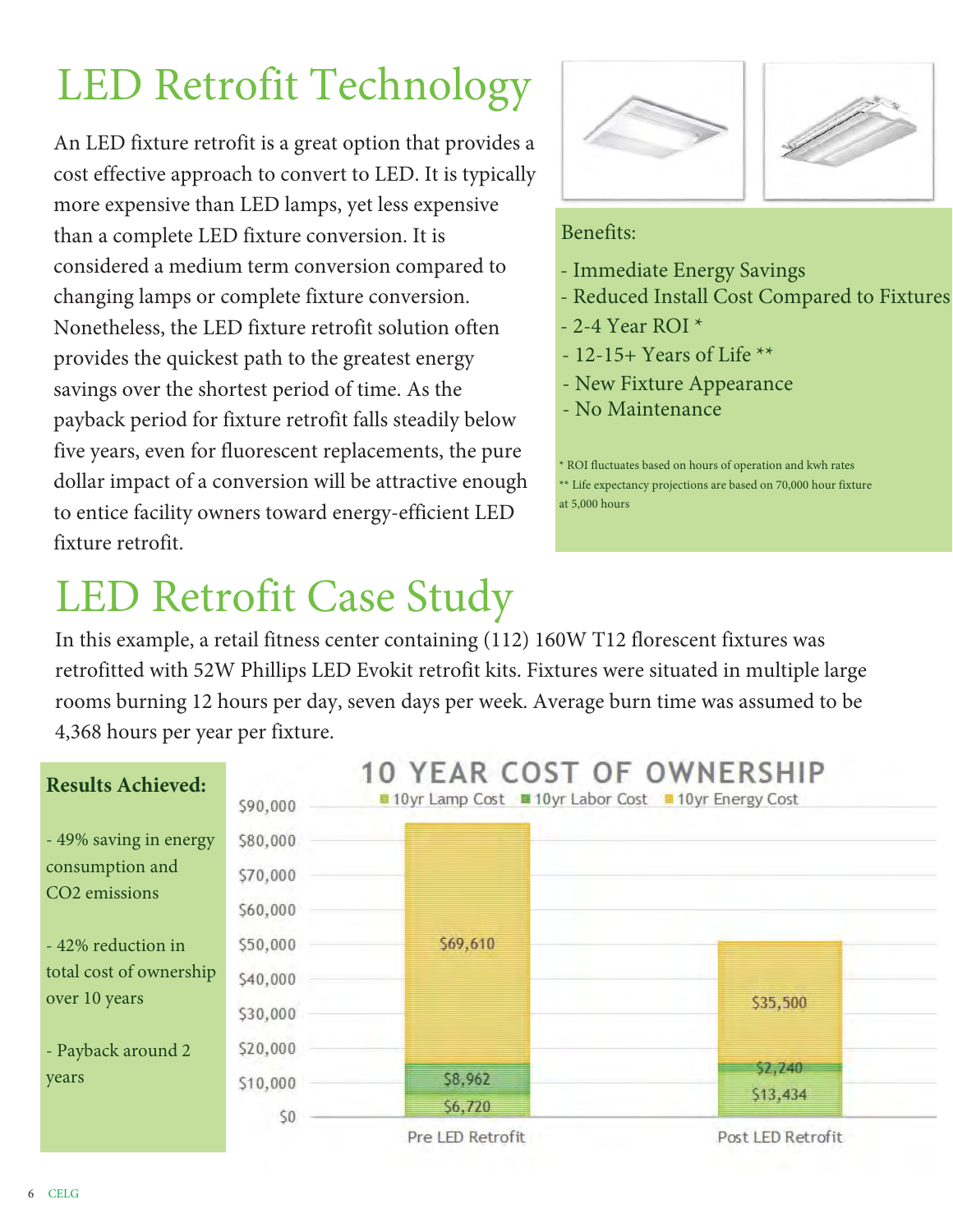## LED Fixture Technology

Clients that are seeking long term lighting solutions with maximum savings, should seek a complete LED fixture installation. Proper and successful implementation of LEDs as the predominant technology in general illumination will be through the use of fixtures and infrastructure specifically designed to take advantage of the unique properties of LEDs. The use of sensors, traffic monitoring, photocell technology, and many other advancements have provided CELG with the appropriate technology to maximize our clients' savings and expectations.



In this example, a factory containing (521) 400W metal halide high bay fixtures are being replaced with 150W LED high bay fixtures. The fixtures are situated in a large open factory burning 20 hours per day, 6 days per week. Average burn time was assumed to be 6,240 hours per year per fixture.







#### **Benefits:**

- Long Term Energy Savings
- Greatest Savings Capability
- Longest Term Solution
- $-3$ -5 Year ROI $*$
- 15-30 Years of Life  $**$
- No Maintenance
- Custom Solutions

\* ROI fluctuates based on hours of operation and kwh rates \*\* Life expectancy projections are based on 150,000 hour fixture at 5,000 hours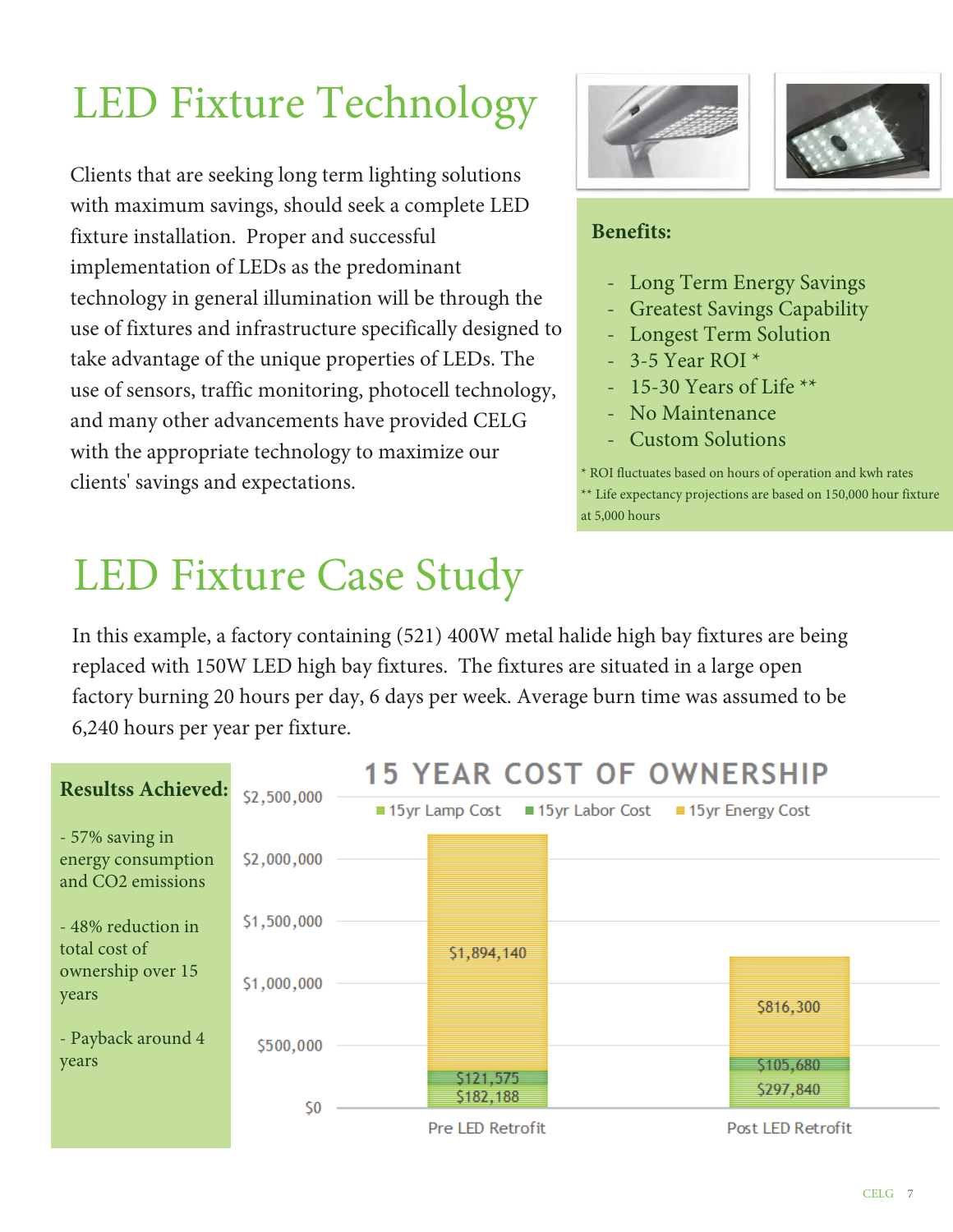### Energy Savings Guarantee

Our Energy Saving Guarantee (ESG) guarantees that improvements to a building will deliver a certain amount of energy savings over a fixed period of time. CELG will guarantee any and all lighting retrofit projects through the term of the "cash value" ROI.

The costs of facility and infrastructure retrofits or renewable projects can be offset by the energy and operational savings that are achieved as a result of these projects, helping organizations from small businesses to government entities maintain cash flow and justify the retrofit enhancements.

Performance contracting for energy efficiency allows customers to make capital improvements, conserve resources, reduce emissions, improve sustainability and address tight budgets. If CELG doesn't achieve the guaranteed savings, we pay you the difference between what was guaranteed and what was actually achieved.

#### **Benefits:**

- Eliminates the risk of the investment
- No cost annual savings evaluation
- Receive annual payments if savings are not met
- Savings guaranteed through term of ROI
- Pay for equipment through energy savings





*With our Energy Saving Guarantee, CELG takes the risk out of the retrofit!*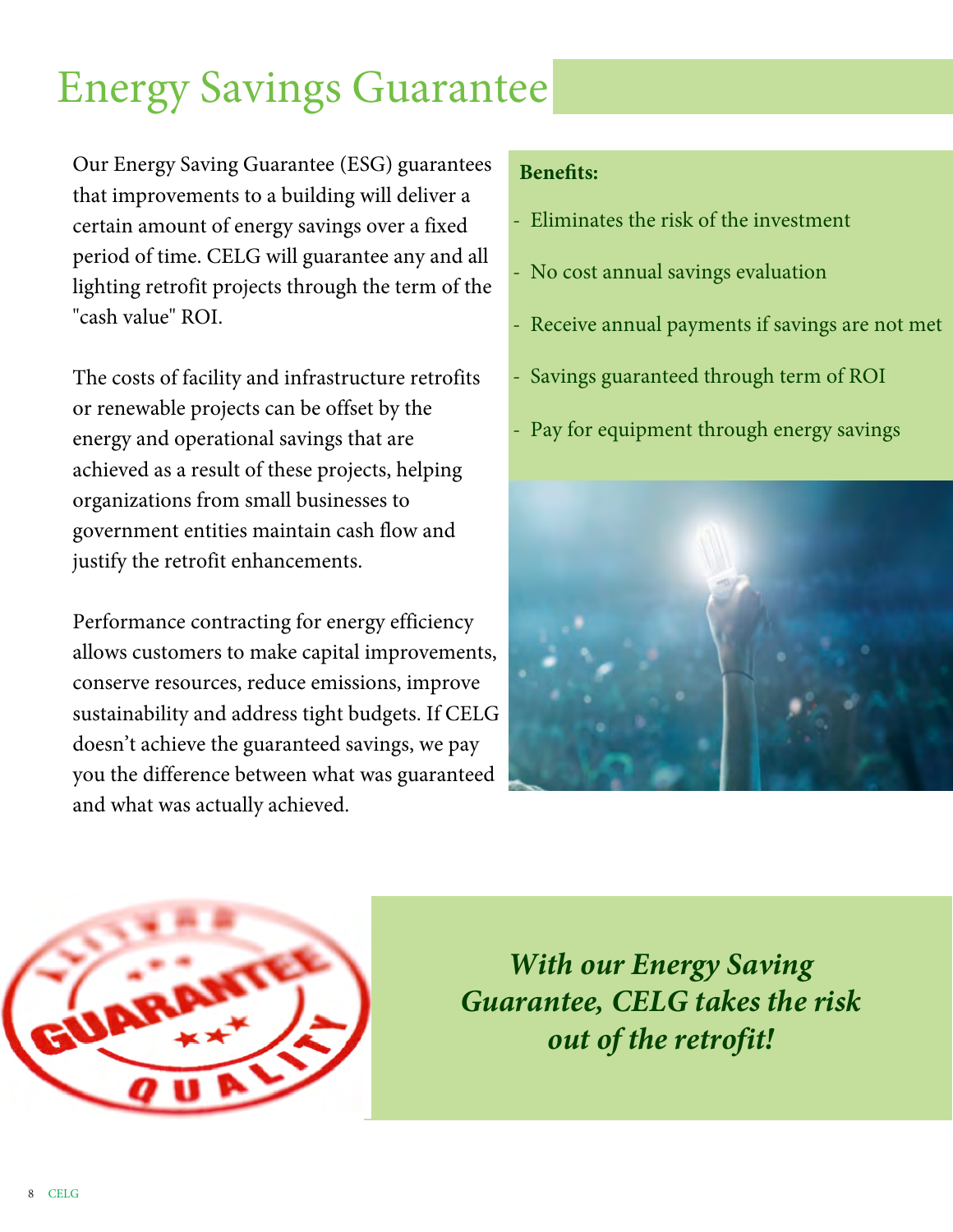CELG provides competitive financing through multiple financing vehicles from equipment leasing buy backs to in-house small business options. We offer financing for high performance energy saving lighting retrofit projects for commercial, industrial and municipal clients.

As part of our value-added strategy, we will gladly consider projects of any size – which includes smaller transactions from \$5,000 (net of rebates). Project funding is available for commercial and medical offices, retail, industrial, auto dealerships, parking facilities, hospitality, healthcare, multi-family, schools and universities.

Qualified manufacturers, distributors, and value added resellers are encouraged to utilize our nonrecourse programs to offer cash-flow positive financing solutions.

#### **Benefits**

- 100% financing for equipment and installation
- Eliminate upfront costs and budget restrictions
- Cash-flow positive monthly payment structures
- Multiple energy saving measures
- Pay for equipment through energy savings
- Application only up to \$100,000

#### **Solutions:**

- Commercial financing with terms from 2 to 5 years
- Municipal "tax-exempt" financing with extended terms
- Customized payment schedules/progress payments
- Equipment Lease Finance Agreements

#### **Project Guidelines**

- Commercial projects from \$10,000 to \$5,000,000
- Municipal "tax-exempt" projects considered up to \$20M
- Cash-flow positive monthly payment targets
- Traditional equipment lease financing platform
- Simple credit underwriting and documentation process

### **To learn more about our LED financing, contact WindSolarUSA, Inc today at 217.825.4206!**



**Ask about our "Try LED for Free" program. This program allows qualified clients the opportunity to try LED risk free for 90 days.**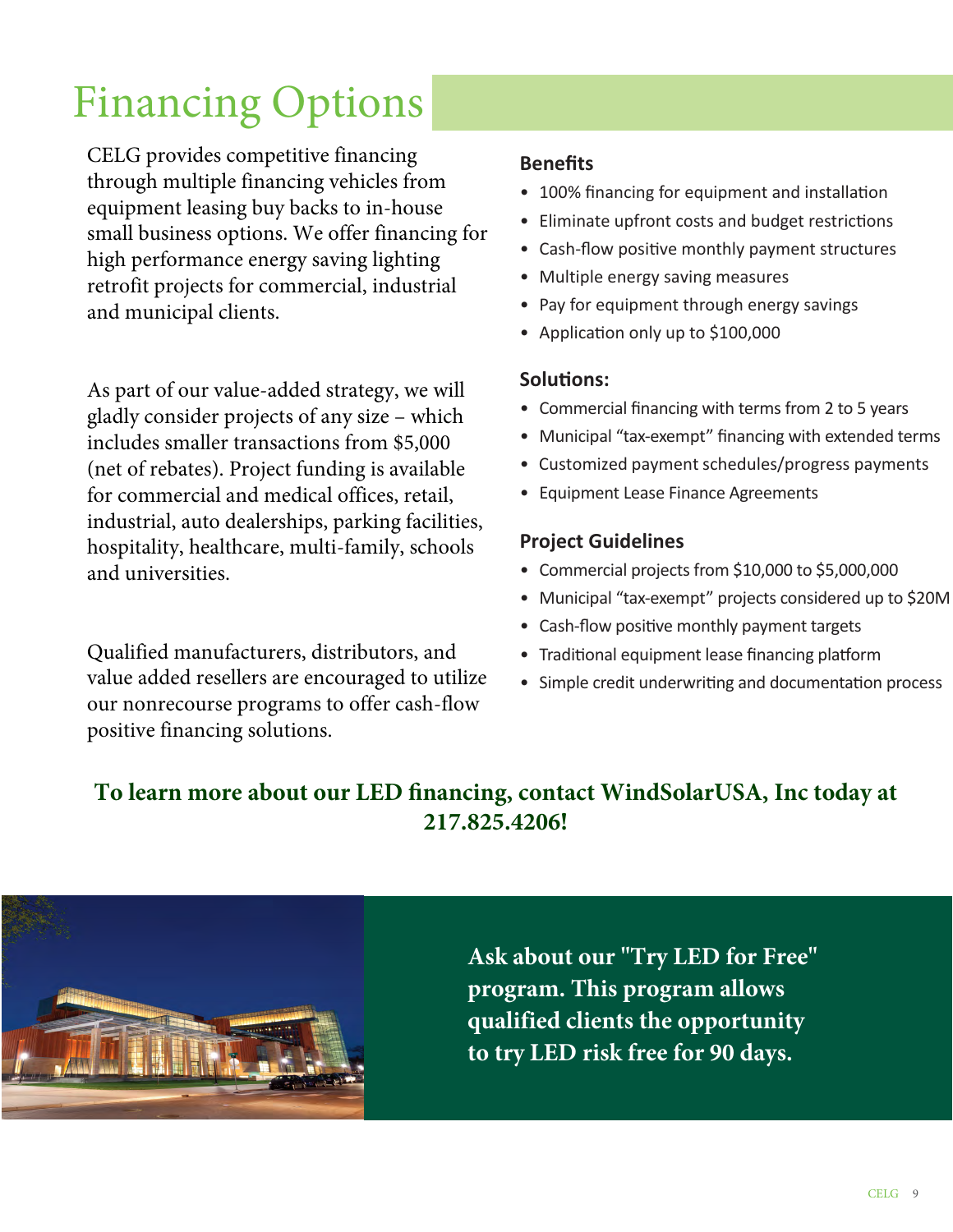# Our Partners<br>Partners

CELG has entered into strategic partnerships with key international organizations and manufacturers to establish and execute our clients' objectives seamlessly. Many of our partnerships expand beyond traditional partnership agreements, as we truly operate as one organization on many of our projects. CELG has been approached by multiple global leaders to assist in a combined technologies effort and is honored to be associated with the following organizations:



**For additional details about our partnerships and purchasing capabilities, contact us at 217.825.4206!**

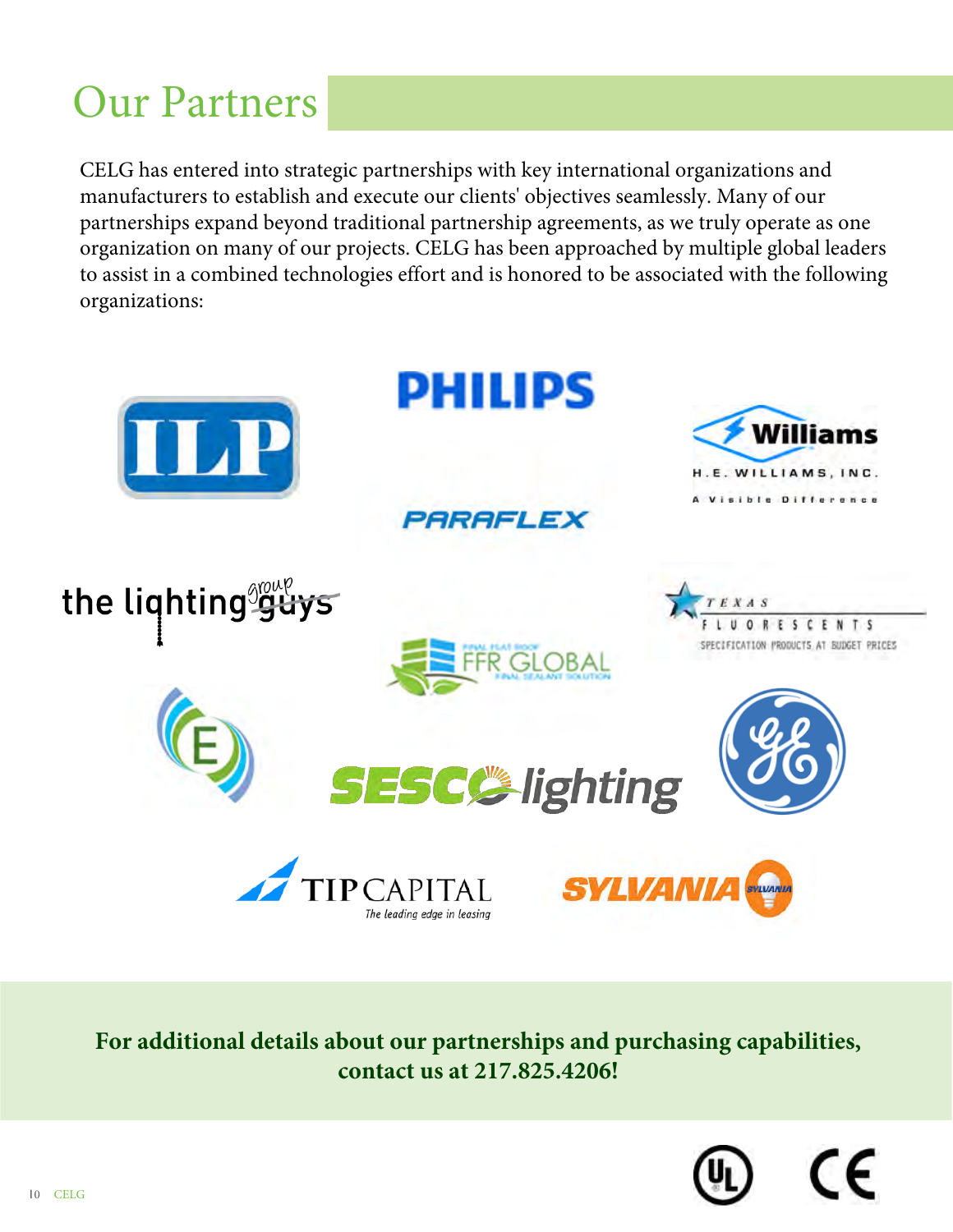### Our Clients

We have the privilege of working with large international companies to small business owners. We engage our clients with the intent to assist in the reduction of their energy cost and provide a seamless process from introduction to installation. We view our clients as partners and work collaboratively with them to achieve results they can measure.

We work both diligently and intelligently to ensure that the needs of our clients come first. We are only as good as the reputation that our clients project, and we aggressively work to ensure that we exceed their expectations by providing a customized approach that maximizes their energy savings.



THE LEADER IN ENVIRONMENTAL TESTING













#### **For additional questions or a reference requests, please contact us at 217.825.4206!**